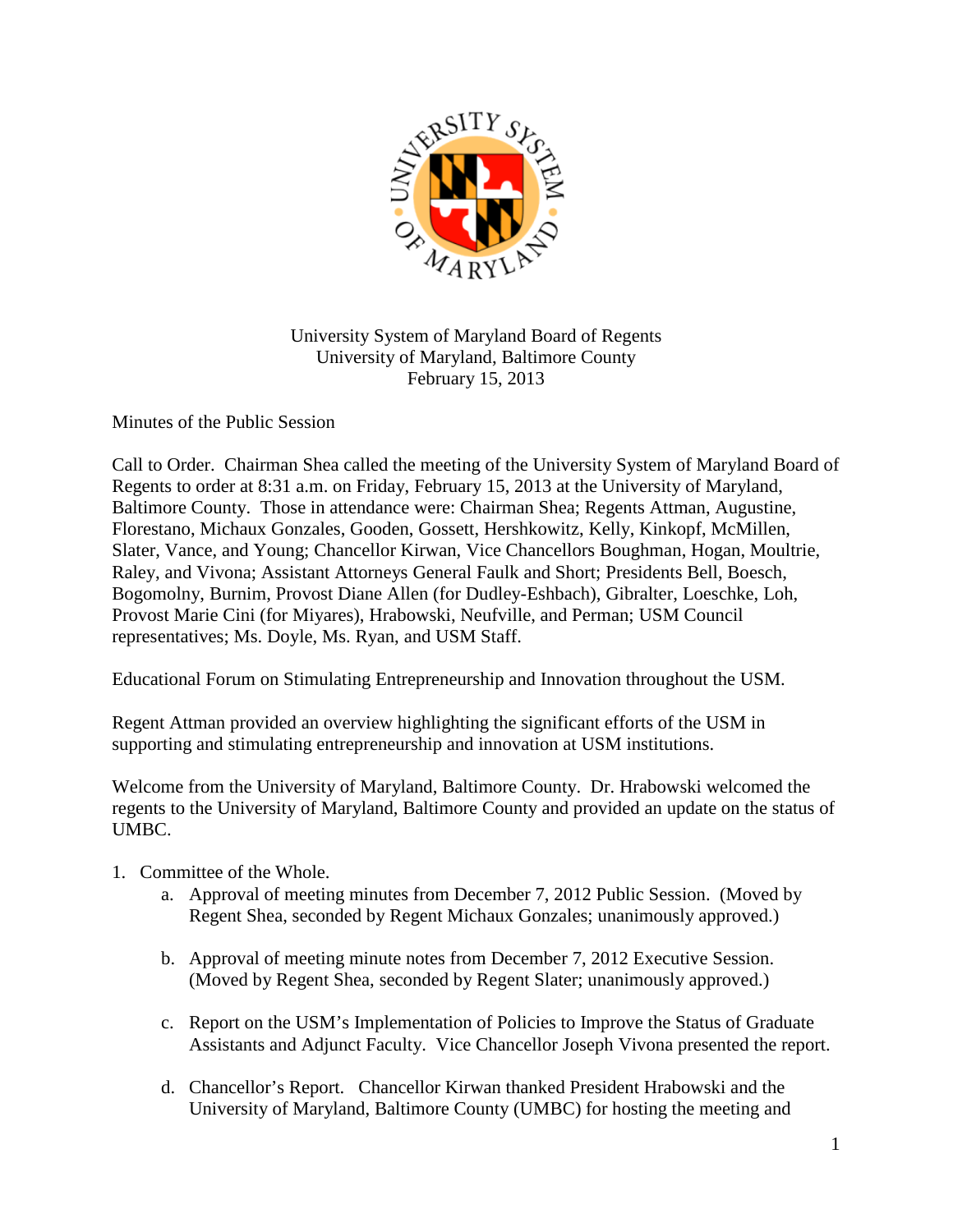highlighted some of the remarkable things happening on the campus. He also reviewed the highlights of USM institution activities, rankings, accomplishments and recognitions. He noted that UMCP Professor of Physics Sylvester James Gates received the National Medal of Science—the highest honor the president can bestow upon an American scientist. He also reported that Regent Gary Attman's company, FutureCare, was named the best Baltimore area company to work for a second year in a row and, in a national survey conducted by the Philadelphia-based WorkPlace Dynamics; FutureCare was named the 30th best company to work for in America.

The Chancellor then discussed the governor's 2014 budget recommendations for the University System of Maryland, which provides \$1.2 billion in state funds for the USM, a funding increase of \$82.3 million, which represent a 7.7 percent increase.

Of the \$82.3 million, \$57.9 million is for current services, or mandatory cost increases, and \$24.4 million is for enhanced funding in vital areas of state and USM needs - STEM and health education; tech transfer and commercialization; and academic transformation and college completion. These are priorities Maryland's leaders have established as the areas that will propel the state forward, both economically and socially, well into the future. USM will further advance progress in these areas with an additional \$10 million of internal institutional funds, bringing total enhancement funding to more than \$34 million. The Governor's budget proposal would also enable USM to keep tuition increases modest (3 percent), advancing Maryland's reputation as a national leader in keeping college affordable and, more importantly, improving access and affordability for the students. He also reported that there are 30 or more pieces of legislation that have the potential to affect the USM and higher education, with impacts ranging from operational and financial to academic.

The Chancellor emphasized the affordability of USM institutions noting that the cost of attending a public university in Maryland for in-state students has risen a mere 2 percent, after adjusted for inflation, since 2007, which is this the smallest increase in the nation. USM moved from having the  $6<sup>th</sup>$  highest tuition in the nation down to  $26<sup>th</sup>$ . He also noted other achievements of the USM system, including the enrollment of a record number of students, increases in both retention and completion, a narrowing of the achievement gaps, enhancements in quality and acceleration in the USM impact on the State's economy.

The Chancellor thanked student regent Steven Hershkowitz, the chair of the USM Student Council Zach Cohen, and UMCP Student Government Association President Samantha Zwerling for testifying before the legislature on behalf of the USM.

- 2. Report of Councils.
	- a. Council of University System Faculty. Dr. Zimmerman provided the report of the Council. CUSF held two meetings since the last BOR meeting. These meetings focused on shared governance, provisions of the BOR Policies on tuition remission (motion passed by CUSF) and sick leave, as well as the CUSF motion on academic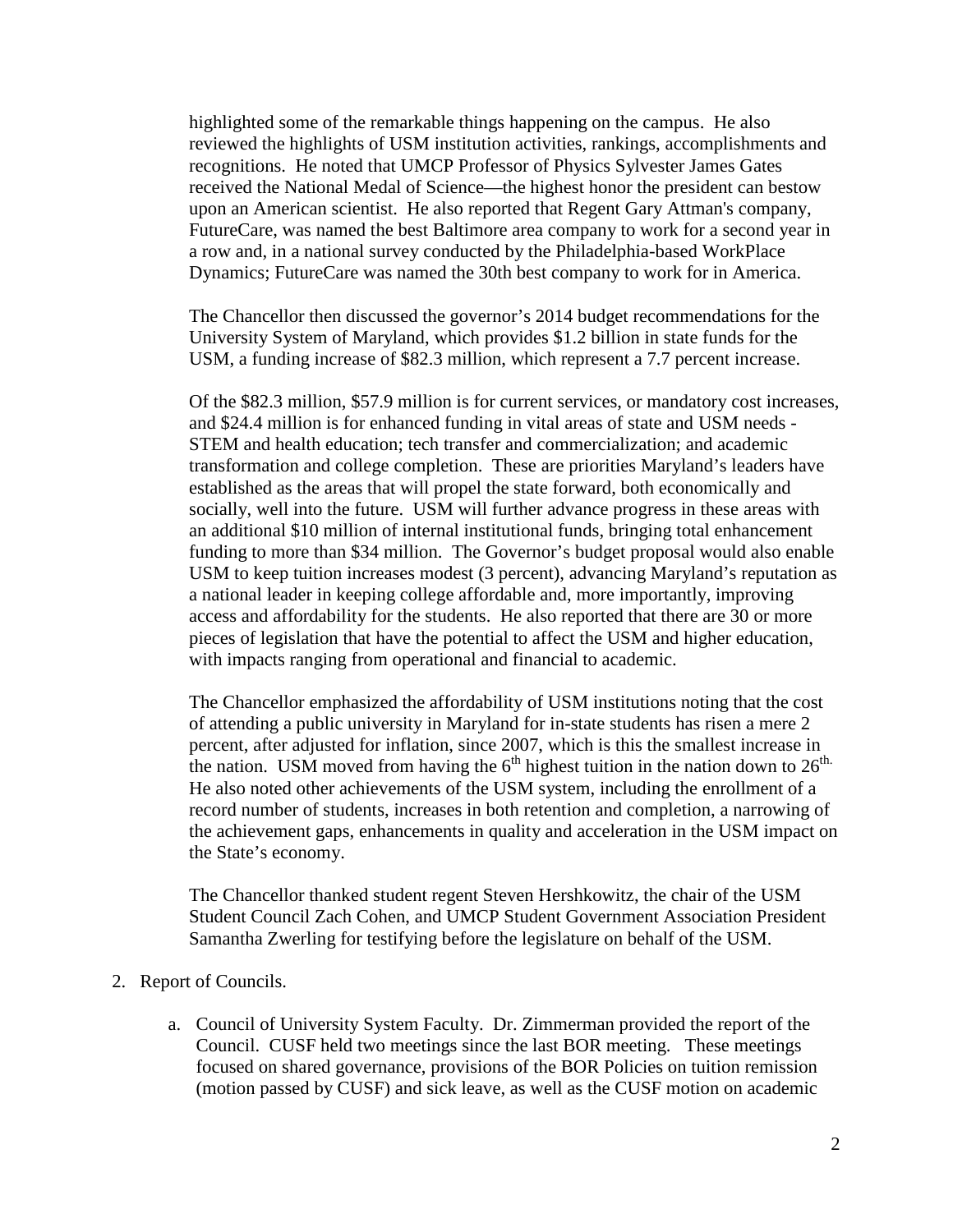freedom and the Regents' Faculty awards. CUSF approved a motion to make modifications to the tuition remission policy. In addition, the CUSF membership asked the Executive Committee to be responsible for publishing an article in the Faculty Voice.

- b. Council of University System Presidents. President Burnim provided the report of the Council. At the January 7, 2013 CUSP meeting, the presidents discussed the FY 2014 proposed budget, the status of meet and confer agreements and important topics of interest from the CUSP retreat. At the February 4, 2013 meeting, the presidents discussed a number of issues relating to the legislative session, the non-exempt pay plan and USM tuition waiver policy.
- c. University System of Maryland Student Council. Mr. Jesse Fox reported on the Council activities on behalf of Zach Cohen. Recent Council activities include the STEM funding workgroup, the shared governance evaluation workgroup and planning for a University System-wide student lobbying day, which is scheduled to take place on February 28th.
- d. Council of University System Staff. Mr. Brown reported on the Council activities. On December 11, 2012, the Council discussed implementation of the new smoking policy, proposing that a task force be created to brainstorm ideas for implementation and enforcement, and a proposal for a System-wide employee assistance program (EAP). The Council met again on January 22 and discussed the proposed FY 2014 budget and communication strategies for CUSS support.
- 3. Committee on Education Policy and Student Life.
	- a. Approval of meeting minutes from January 16, 2013 Public Session. (Moved by Regent Michaux Gonzales, seconded by Regent Gossett; unanimously approved.)
	- b. Approval of meeting notes from January 16, 2013 Executive Session. (Moved by Regent Michaux Gonzales, - Regent Slater noted that his title is "Mr." not "Dr." seconded by Regent Attman; unanimously approved with the correction.)
	- c. New Academic Program Proposals.
		- i. UB: Master of Science in Forensic Science. (Moved by Regent Michaux Gonzales, seconded by Regent Kelly; unanimously approved.)
		- ii. UMB: Master of Science in Regulatory Science. (Moved by Regent Michaux Gonzales, seconded by Regent Florestano; unanimously approved.)
		- iii. UMBC: Bachelor of Arts in Global Studies. (Moved by Regent Michaux Gonzales, seconded by Regent Augustine; unanimously approved.)
		- iv. UMUC: Master of Science in Data Analytics. (Moved by Regent Michaux Gonzales, seconded by Regent Kelly; unanimously approved.)
		- v. UMUC: Bachelor of Science in Health Services Management. (Moved by Regent Michaux Gonzales, seconded by Regent Hershkowitz; unanimously approved.)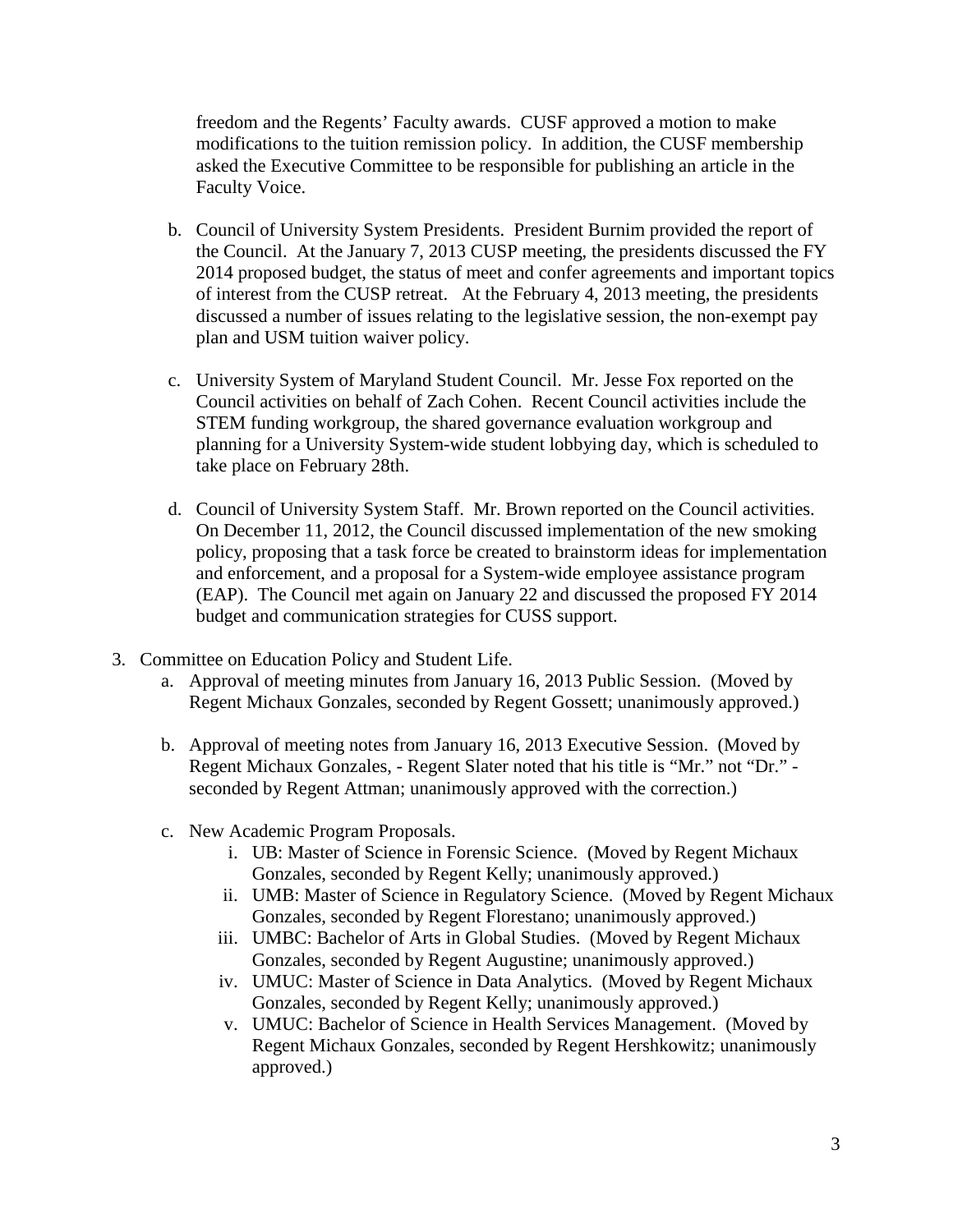- vi. UMUC: Bachelor of Science in Public Safety Administration. (Moved by Regent Michaux Gonzales, seconded by Regent Gooden; unanimously approved.)
- vii. UMUC: Bachelor of Science in Nursing for Registered Nurses. (Moved by Regent Michaux Gonzales, seconded by Regent Gooden; unanimously approved.)
- d. Results of Periodic Reviews of Academic Programs. Regent Michaux Gonzales presented the report.
- e. External Funding Report. Regent Michaux Gonzales presented the report.
- f. 55% College Completion Goal—Best Practices in Student Support Services. Regent Michaux Gonzales presented the report.
- 4. Committee on Finance.
	- a. Approval of meeting minutes from January 24, 2013 Public Session. (Moved by Regent Kelly, seconded by Regent Michaux Gonzales; unanimously approved.)
	- b. Approval of meeting notes from January 24, 2013 Executive Session. (Moved by Regent Kelly, seconded by Regent Michaux Gonzales; unanimously approved.)
- 5. Committee on Economic Development and Technology Commercialization.
	- a. Approval of meeting minutes from January 24, 2013 Public Session. (Moved by Regent Attman, seconded by Regent Hershkowitz; unanimously approved.)
	- b. Approval of meeting notes from January 24, 2013 Executive Session. (Moved by Regent Attman, seconded by Regent McMillen; unanimously approved.)
- 6. Committee on Advancement.
	- a. Approval of meeting minutes from February 6, 2013 Public Session. (Moved by Regent Gossett, seconded by Regent Vance; unanimously approved.)
	- b. Approval of meeting notes from February 6, 2013 Executive Session. (Moved by Regent Gossett, seconded by Regent Michaux Gonzales; unanimously approved.)
	- c. Gift-related Naming Policy. (Moved by Regent Shea, seconded by Regent Slater; unanimously approved.)
	- d. Campaign Report. Regent Gossett presented the report.
- 7. Committee on Audit.
	- a. Approval of meeting notes from December 19, 2012 Executive Session. (Moved by Regent Augustine, seconded by Regent Slater; unanimously approved.)
- 8. Committee on Organization and Compensation.
	- a. Approval of meeting notes from January 29, 2013 Executive Session. (Moved by Regent Kinkopf, seconded by Regent Gossett; unanimously approved.)